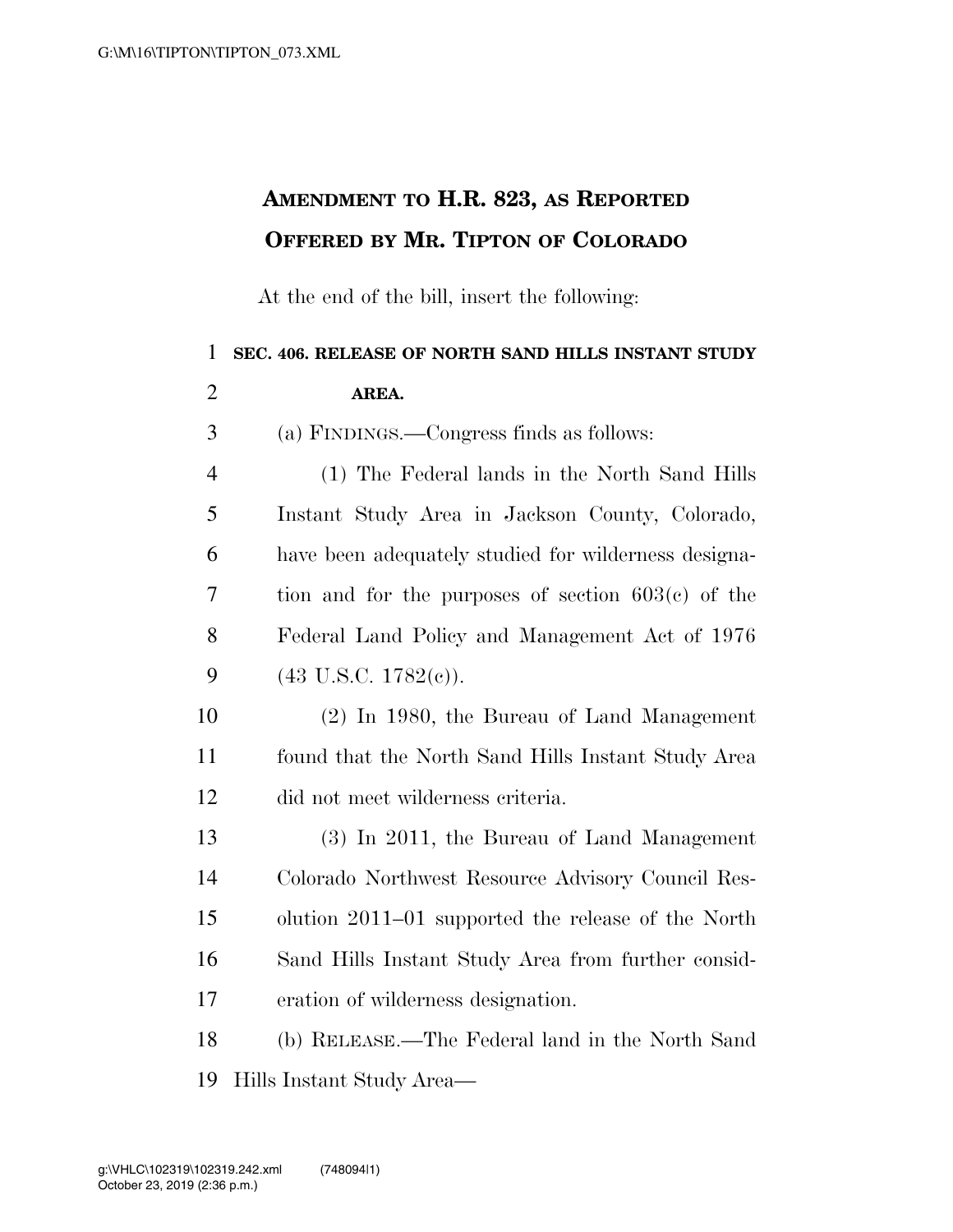| $\mathbf{1}$   | $(1)$ is no longer subject to section 603(c) of the        |
|----------------|------------------------------------------------------------|
| $\overline{2}$ | Federal Land Policy and Management Act of 1976             |
| 3              | $(43 \text{ U.S.C. } 1782(c))$ ; and                       |
| $\overline{4}$ | $(2)$ shall be managed according to the applica-           |
| 5              | ble land use plan adopted under section 202 of that        |
| 6              | Act (43 U.S.C. 1712).                                      |
| 7              | SEC. 407. RELEASE OF CERTAIN WILDERNESS<br><b>STUDY</b>    |
| 8              | AREAS IN THE STATE OF COLORADO.                            |
| 9              | (a) FINDING.—Each wilderness study area, or por-           |
| 10             | tion thereof described in subsection (b) is deemed to have |
| 11             | been adequately studied for wilderness designation pursu-  |
| 12             | ant to section 603 of the Federal Land Policy and Man-     |
| 13             | agement Act of 1976 (43 U.S.C. 1782) and shall not be      |
| 14             | subject to the requirements of subsection (c) of such sec- |
| 15             | tion.                                                      |
| 16             | (b) DESCRIPTION OF LAND.—The land referred to in           |
| 17             | subsection (a) is the portion of land determined by the    |
| 18             | Bureau of Land Management to be unsuitable for wilder-     |
| 19             | ness designation in each of the following areas:           |
| 20             | $(1)$ The approximately 6,303 acres of land com-           |
| 21             | prising the Weber Mountain Wilderness Study Area.          |
| 22             | $(2)$ The approximately 7,089 acres of land com-           |
| 23             | prising the Menefee Mountain Wilderness Study              |
| 24             | Area.                                                      |